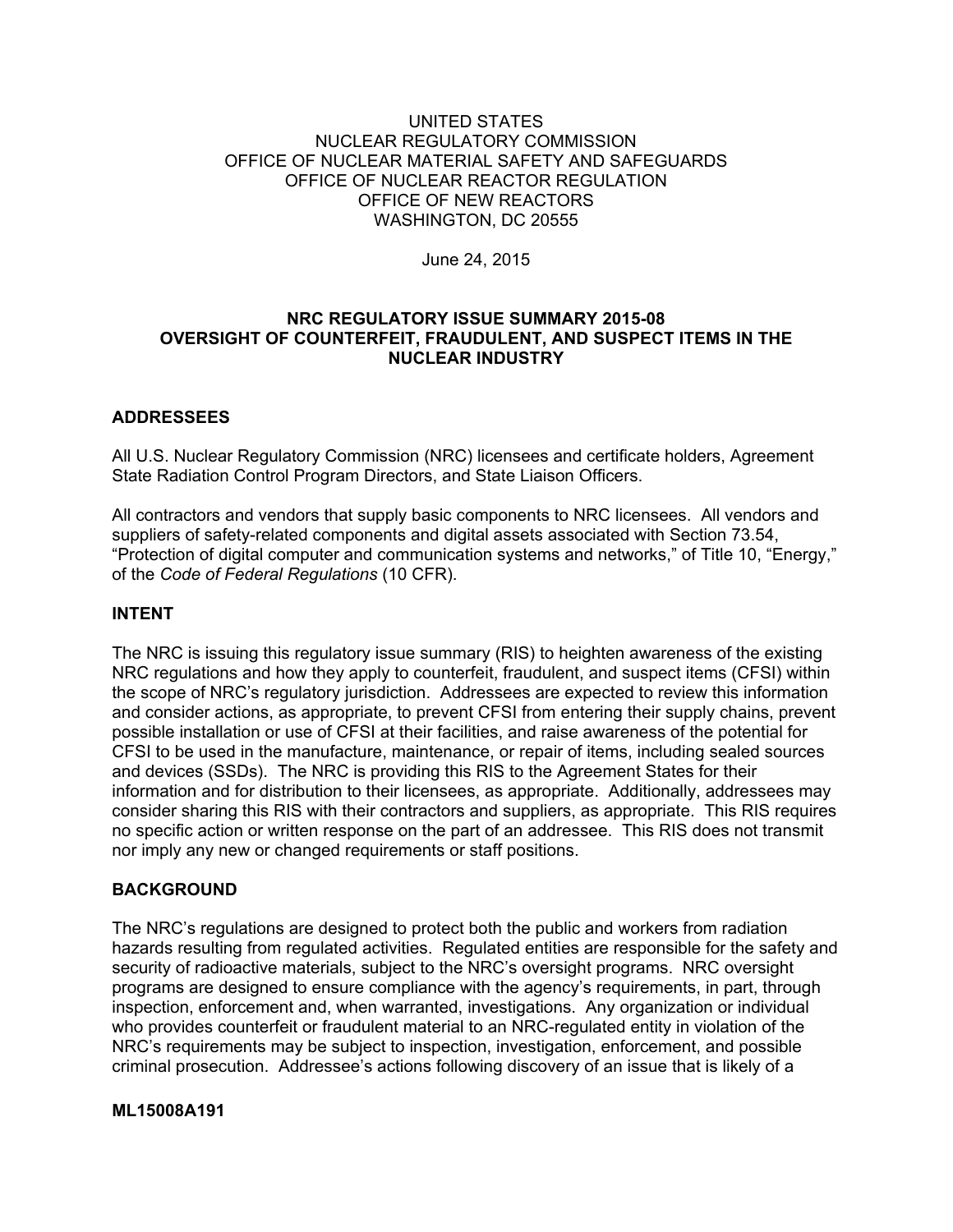counterfeit or fraudulent nature, may impact the ability of the NRC staff to perform inspection and/or investigation activities. Additionally, licensees, or applicants, that have identified a counterfeit or fraud-related condition must ensure continued compliance with NRC regulations regarding completeness and accuracy of information.

Over the past three decades, the NRC has issued multiple generic communications to inform stakeholders of counterfeit or misrepresented products and services.

In March 1989, the NRC staff issued Generic Letter (GL) 89-02, "Actions To Improve the Detection of Counterfeit and Fraudulently Marketed Products" (Agencywide Documents Access and Management System (ADAMS) Accession No. ML031140060). GL 89-02 informed licensees of effective program elements for detecting counterfeit or fraudulently marketed products and for assuring the quality of vendor-supplied products. The GL also identified Appendix B, "Quality Assurance Criteria for Nuclear Power Plants and Fuel Reprocessing Plants," to 10 CFR Part 50, "Domestic Licensing of Production and Utilization Facilities"; Regulatory Guide (RG) 1.28, "Quality Assurance Program Criteria (Design and Construction)" (ADAMS Accession No. ML100160003); and RG 1.33, "Quality Assurance Program Requirements (Operation)" (ADAMS Accession No. ML13109A458), as containing appropriate discussions on procurement quality-assurance controls. The GL described three characteristics of effective procurement and dedication programs that reduce the likelihood of the introduction of counterfeit or fraudulent products into their plants:

- 1. the involvement of engineering staff in the procurement and product acceptance process;
- 2. effective source inspection, receipt inspection, and testing programs;
- 3. thorough engineering-based programs for review, testing, and dedication of commercial-grade products for suitability for use in safety-related applications.

In April 1991, the NRC staff issued GL 91-05, "Licensee Commercial-Grade Procurement and Dedication Programs" (ADAMS Accession No. ML031140508) to communicate staff positions regarding certain aspects of licensee commercial-grade procurement and dedication programs which would provide acceptable methods for meeting regulatory requirements.

The NRC staff has previously considered introducing regulatory language to specifically address counterfeit and fraudulent items, but withdrew the advance notice of proposed rulemaking, citing that the "staff believes that problems identified with respect to the quality of items dedicated for use in safety-related applications are adequately addressed by the requirements of Appendix B to 10 CFR Part 50 and, for the most part, are problems of compliance, rather than of inadequate rules $^1.$ "

Since 2008, the staff has issued four Information Notices (IN) related to CFSI. IN 2008-04, "Counterfeit Parts Supplied to Nuclear Power Plants" (ADAMS Accession No. ML093620098)

<sup>1</sup> <sup>1</sup> SECY-94-277, Withdrawal of Advance Notice of Proposed Rulemaking "Acceptance of Products Purchased for Use in Nuclear Power Plant Structures, Systems and Components" (ADAMS Accession No. ML14268A013)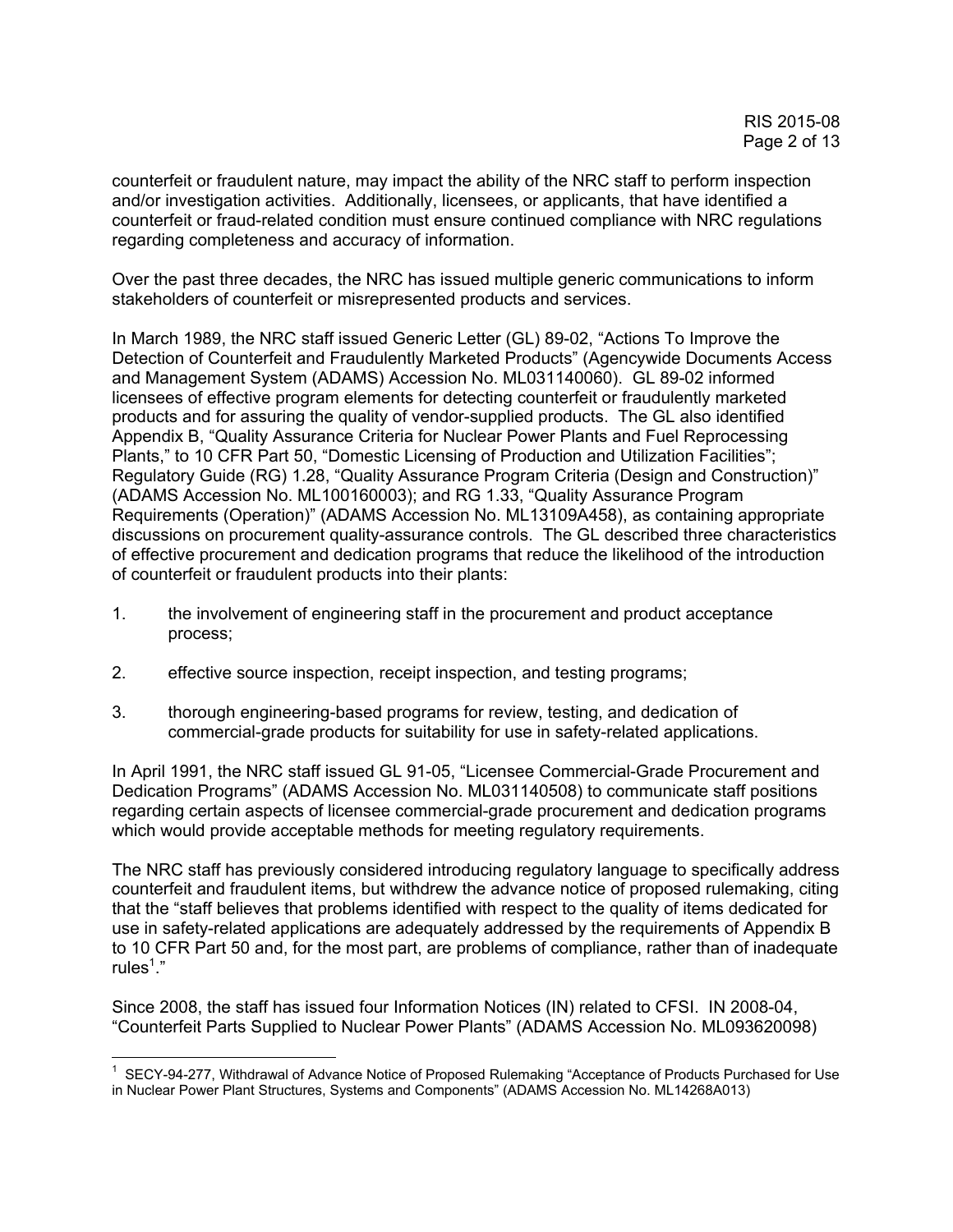was issued to inform addressees of the potential for counterfeit parts to enter their supply chains. IN 2012-22, "Counterfeit, Fraudulent, Suspect Items (CFSI) Training Offerings," (ADAMS Accession No. ML12137A248) provides a list of training resources that can be used for educating personnel involved in NRC-regulated activities on current trends in CFSI and techniques to prevent the use of CFSI parts. The staff issued IN 2013-02, "Issues Potentially Affecting Nuclear Facility Fire Safety," (ADAMS Accession No. ML122840031) to draw attention to reports of counterfeit fire protection equipment that had been issued by the U.S. Defense Logistics Agency Headquarters and Underwriters Laboratories, Inc. IN 2013-15, "Willful Misconduct/Record Falsification and Nuclear Safety Culture," (ADAMS Accession No. ML13142A437) describes a vendor's criminal actions to destroy serial numbers in an attempt to conceal a component's origin before it was installed in a U.S. nuclear plant.

In the past, the NRC's generic communications regarding CFSI focused on nuclear power plants. However, awareness and vigilance of CFSI has increased and expanded to affect all NRC-regulated activities and other nuclear industry stakeholders. These include fuel cycle facilities; basic component manufacturers and suppliers; supply-chain distributors, users, entities that are specifically licensed to provide maintenance, repair, and other services for devices or sources containing byproduct materials, and manufacturers of SSDs; medical, industrial, and academic applications of nuclear materials; entities involved in the transportation, storage, and disposal of nuclear materials and waste; and the decommissioning of nuclear facilities.

It is also important to note that the NRC's Safety Culture Policy Statement (SCPS) is applicable to all NRC licensees and certificate holders, as well as vendors and suppliers, and others involved in NRC-regulated activities. A positive safety culture includes attributes such as maintaining an environment for raising concerns, adopting a questioning attitude, practicing effective problem identification and resolution, engaging in effective safety communications, and supporting continuous learning. A positive safety culture may also promote a vigilant workforce with respect to identifying and dispositioning CFSI. Additional information about the NRC's SCPS, including copies of the SCPS Brochure (NUREG/BR-0500, Revision 3) can be found on the NRC's Safety Culture Webpage, http://www.nrc.gov/about-nrc/safety-culture.html.

Regarding CFSI, all workers in the nuclear industry or members of the general public have the option of reporting nuclear safety concerns directly to the NRC through the NRC's Allegation Program by contacting any NRC employee, including a resident inspector, or calling the NRC's toll free safety hotline at 1-800-695-7403 (see NUREG/BR 0240 Rev 6, "Reporting Safety Concerns to the NRC" (ADAMS Accession No. ML12146A003) and the NRC's "Allegations" Web page).

## **SUMMARY OF ISSUE**

The increasing prevalence of CFSI in other industries may present challenges to the nuclear industry's supply chain. Although supply chains for other industrial sectors may be substantially affected by CFSI events, it is the NRC's position that adherence to existing NRC regulations provides adequate protection of the public health and safety. As new occurrences and methods of counterfeit and fraudulent activity increase in other industrial sectors, it is in the interest of the nuclear industry to evaluate its approach in this area. This RIS provides a description of the NRC's regulatory framework relevant to CFSI.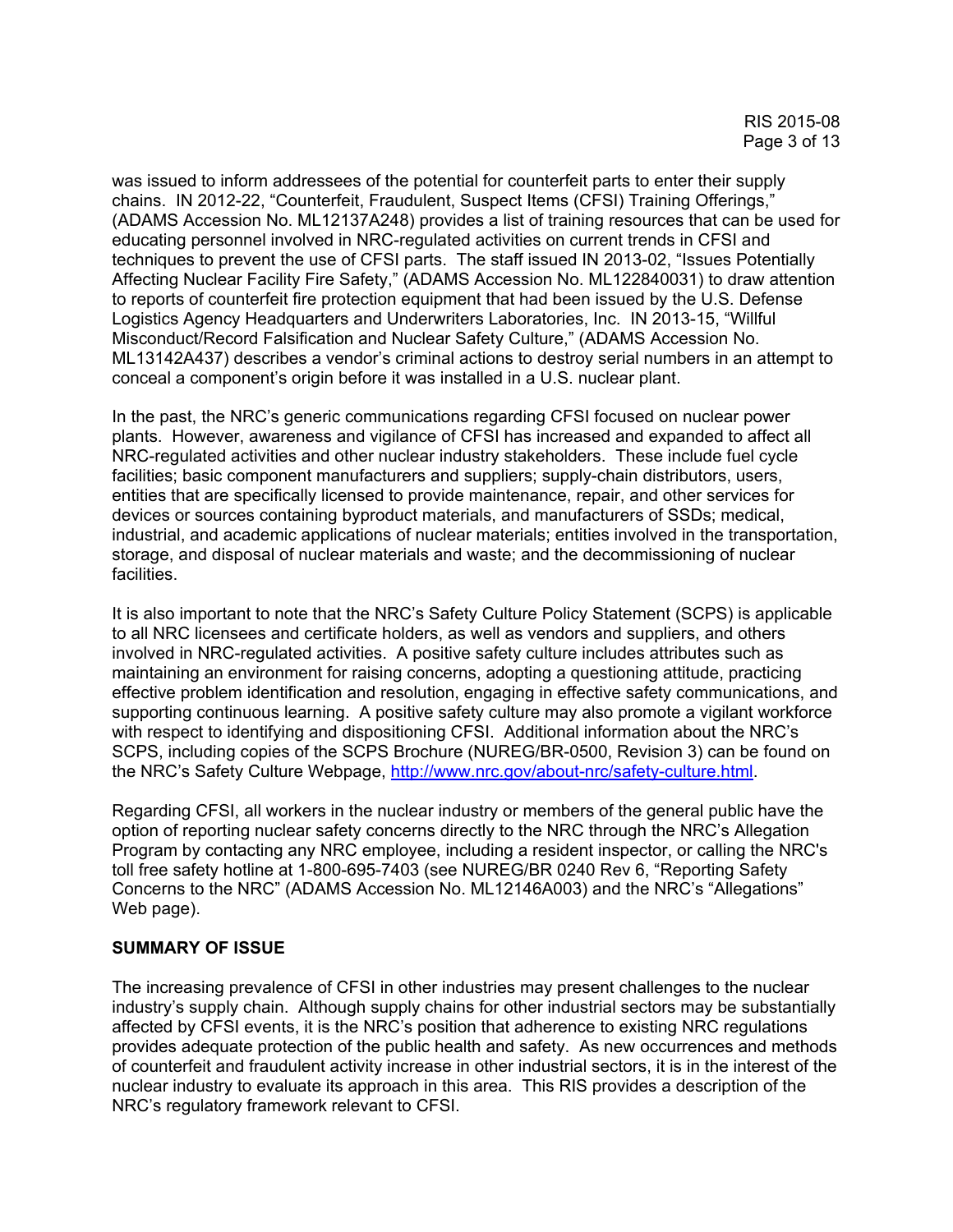This RIS is divided into discussions of CFSI as it applies to three general areas of the nuclear industry: nuclear reactors, nuclear materials, and radioactive waste. Each section includes a description and a discussion of NRC regulations that directly apply to CFSI.

## **NUCLEAR REACTORS**

Nuclear reactors include power reactors and non-power research and test reactors (RTRs).

The NRC relies on quality assurance programs to provide confidence that applicable structures, systems and components (SSC) will perform their specified safety function(s) as described in the licensees' Updated Final Safety Analysis Reports (UFSAR). Each power reactor licensee has and maintains an NRC-approved quality assurance program. Reductions in commitments within these programs cannot be made without prior NRC staff approval. RTRs generally have quality program requirements stated in their technical specifications. Regulations, licenses, regulatory guidance (e.g., regulatory guides and generic communications) and industry standards describe requirements, and acceptable approaches to establish and maintain quality assurance programs. In addition, regulations and licenses require licensees to formally report a broad range of conditions that challenged or could have challenged the ability of equipment to perform specified safety functions.

CFSI can result in noncompliance with regulatory requirements. While potentially malicious code embedded in the software of digital electronic components does not constitute a new failure mode for these devices, this form of tampering (embedded software coding) is unique to digital electronic devices where it can prevent the device from performing its intended safetyfunction, or cause other safety-related components to fail to perform their intended safety function(s). However, neither industry nor the NRC has identified a new or unique failure mode associated with a counterfeit or fraudulent item that could not be reasonably identified or eliminated by an effective NRC-approved quality assurance (QA) program. Thus, adherence to effective QA programs should be effective in addressing CFSI for digital hardware. When embedded code is inserted in hardware, additional risks to safety and security may arise. Regulatory Guide 5.71, Appendix C , "Operational and Management Security Controls", specifically section C.3.3, "Malicious Code Protection," section C.3.7, "Software and Information Integrity," and section C.12, "System and Service Acquisition," address malicious code controls and provide guidance for acceptable methods for meeting the requirements of 10 CFR 73.54. Thus, cybersecurity programs can also be effective in addressing CFSI for embedded code inserted in hardware.

## *Power Reactors*

The NRC provides oversight of power reactor licensee activities through a Reactor Oversight Process that includes performance indicators, inspections, and assessment of licensee performance. Inspection activities provide a risk-informed, performance-based approach toward monitoring overall plant performance—of which quality assurance is a key aspect. Enforcement measures are used to address noncompliance with regulatory requirements, when necessary.

Nuclear power plants contain SSCs which function to prevent and/or mitigate the consequences of postulated accidents; these SSCs are referred to as "safety related." Although not described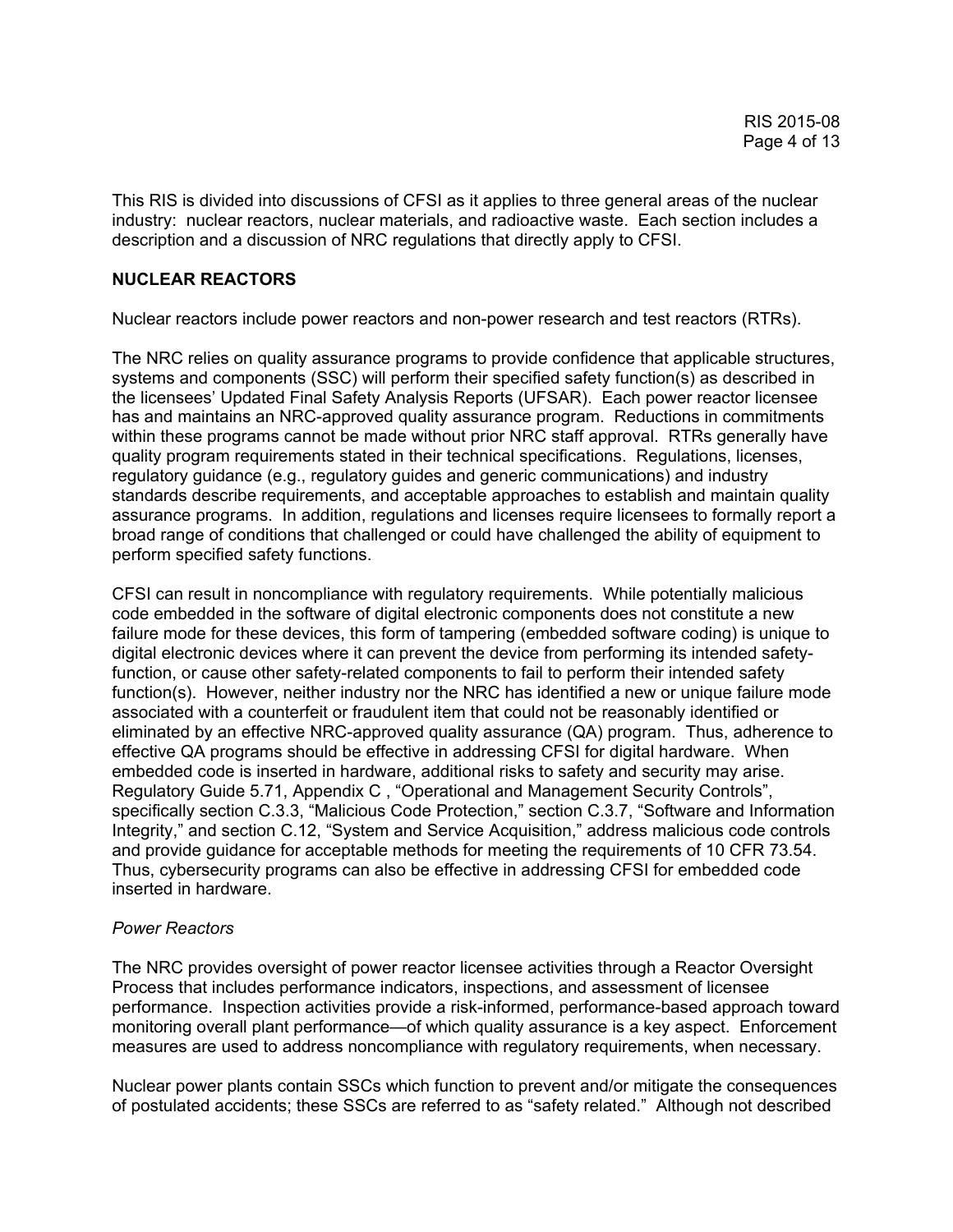as safety-related, other SSCs may have functions that are "important-to-safety." NRC-approved quality assurance programs describe the specific application of 10 CFR Part 50, Appendix B, "Quality Assurance Criteria for Nuclear Power Plants and Fuel Reprocessing Plants," or simply "Appendix B," to safety-related SSCs. All Appendix B criteria are applied to safety-related SSCs. For equipment that is important to safety, licensees may apply a subset of Appendix B criteria. It is important to note that while Appendix B sets forth the general requirements of quality assurance programs, licensee commitments concerning quality assurance are maintained in each licensee's licensing basis documentation which includes the NRC-approved quality assurance program that is controlled pursuant to 10 CFR 50.54.

Appendix B serves as the foundation for NRC requirements in the area of quality assurance for nuclear reactor licensees. The 18 criteria of Appendix B provide standards that are intended to ensure adequate confidence that safety-related SSCs will perform their specified functions as described in the UFSAR. The 18 criteria of Appendix B provide regulatory requirements in six broad areas directly applicable to the area of CFSI: 1) design control; 2) procurement document control; 3) control of purchased material, equipment, and services; 4) identification and control of material, parts, and components; 5) disposition of nonconforming materials, parts, or components; and 6) corrective action and program effectiveness reviews.

NRC licensees and applicants may not be in a position to immediately determine if a suspect item is counterfeit or fraudulent; it is more likely that either a deviation from a procurement specification or a component failure is all that will be evident. Criterion XVI, "Corrective Action," states that licensees must take corrective actions for conditions adverse to quality, and to perform root cause evaluations for significant conditions adverse to quality. Licensees are responsible for classifying conditions adverse to quality in terms of their significance. Throughout that process licensees may consider that, while certain suspect components may not in and of themselves present a significant impact on plant safety, the fact that a vendor has provided suspect components to a nuclear plant may warrant an extent of condition review to ensure that components with a higher safety significance are not similarly affected.

The NRC requires that power reactor licensees and applicants periodically evaluate their quality assurance programs through audits and program reviews to ensure adequacy and effectiveness. Criterion II "Quality Assurance Program" states that regular reviews of the status and adequacy of quality assurance programs shall be performed, and Criterion XVIII "Audits" states that periodic audits of quality assurance programs shall be carried out. Industry guidance, to which some licensees have committed within their quality assurance programs, suggests that recent industry experience should be used to inform the processes for conducting both internal and external audits. As more industry experience concerning a specific condition adverse to quality becomes available (e.g., CFSI), it is in the industry's interest to incorporate the insights from that experience within their program reviews.

Several Appendix B criteria ensure that quality is maintained during material procurement processes. For example, Criterion IV, states in part that requirements "…which are necessary to assure adequate quality are suitably included or referenced in the documents for procurement of material..." Implementing guidance for this criterion provides several considerations that purchasers should explore when developing procurement documents: 1) the component or material's impact to nuclear safety; 2) the component's complexity of design and ability to be adequately tested/inspected; and 3) the component's quality history.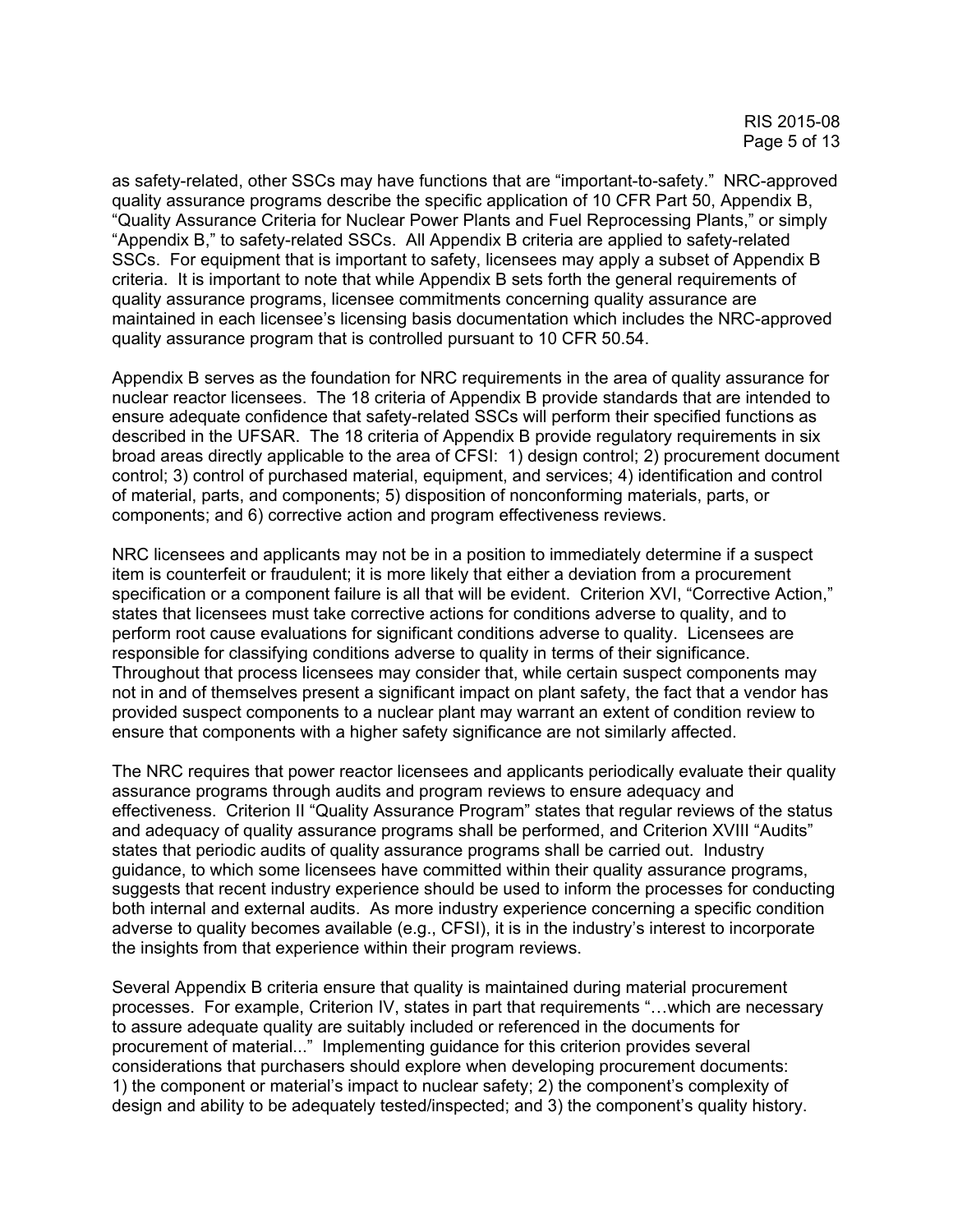Additionally, GL 89-02, "Actions to Improve the Detection of Counterfeit and Fraudulently Marked Products," describes three characteristics of effective procurement programs, one of which is involvement of engineering staff in the procurement process. For example, engineering staff can help establish the importance of the procured item to nuclear safety and an effective acceptance process.

Criteria VII, VIII, X, and XIV ("Control of Purchased Material, Equipment, and Services"; "Identification and Control of Materials, Parts and Components"; "Inspection"; and "Inspection, Test and Operating Status," respectively) all deal with the procurement process. The general process consists of licensees and applicants establishing measures to ensure that material is appropriately purchased from suppliers that are selected on the basis of objective evidence of the quality of the product or service they provide; that those products and services conform to the applicable procurement specification; and that the material is properly inspected on receipt, and marked so that the level of inspection is evident to potential users. NRC RG 1.33, "Quality Assurance Program Requirements (Operation)," (ADAMS Accession No. ML13109A458) endorses American National Standards Institute (ANSI) and American Nuclear Society (ANS) standard ANSI/ANS 3.2-2012, "Managerial, administrative, and quality assurance controls for the operational phase of nuclear power plants," which provides guidance for control of purchased material that is applicable to the CFSI issue. ANSI/ANS 3.2-2012 states, "A procedure (or procedures) shall be implemented to aid in the identification of counterfeit and fraudulently marketed products. As a minimum, a procedure (or procedures) should include selective inspections and testing of products to verify compliance with procurement requirements when products are suspect." It should be noted that endorsement of ANSI/ANS 3.2-2012 by RG 1.33 is guidance and not a requirement to adopt ANSI/ANS 3.2-2012."

Criterion XV, "Nonconforming Materials, Parts, or Components," requires that nonconforming items be controlled to prevent their inadvertent use or installation. These controls should include marking, segregation, dispositioning of the item, and notification of affected organizations. Criterion XV serves many purposes in terms of CFSI. These include marking and separation of suspect material from quality material to ensure that the suspect material is not used, and documentation and notification measures that could be useful in the case of a formal investigation. ASME NQA-1-2008 and ASME NQA-1a-2009 Addenda, "Quality Assurance Requirements for Nuclear Facility Applications"—approved for use in RG 1.28, "Quality Assurance Program Criteria (Design and Construction)" in July 2009—provides additional acceptable approaches for this area. Notification of affected organizations may feed recent experience into corrective action programs, which could be used to improve the procurement process or inform quality assurance program reviews and audits.

The NRC provides several mechanisms for licensees to provide information to the agency, and since reports to the agency are generally publicly available, this information is available for dissemination to industry and other stakeholders Regulations governing reporting, notably 10 CFR 50.72, "Immediate notification requirements for operating nuclear power reactors"; 10 CFR 50.73, "Licensee event report system"; and 10 CFR Part 21 establish criteria for reporting events or significant issues to the NRC within a specified amount of time. These reports are typically focused on events or conditions that have a certain level of safety significance regardless of the specific causal factors. In general, it is the effect of the condition on the safety of the plant that drives the determination of reportability and corrective action warranted by licensees. Causal factors for an event or condition could include CFSI. In most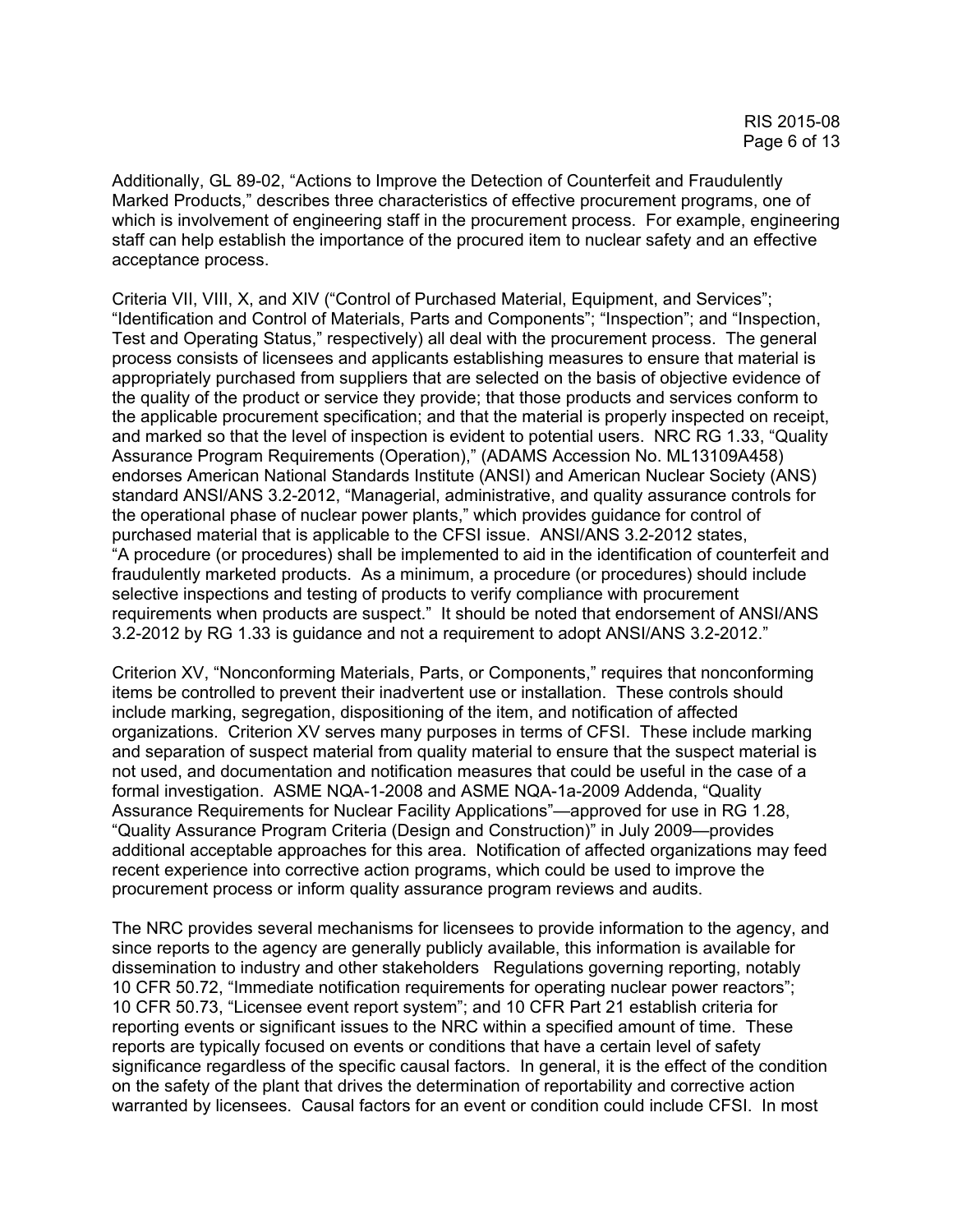cases, a CFSI event would not be reportable to the NRC on its own merits; the exceptions being events that satisfy the requirements of Part 21 and 10 CFR 50.9.

Regulations in 10 CFR Part 21 establish requirements for the reporting of defects and noncompliances. As it pertains to Part 21, counterfeit and fraudulent items are departures from technical requirements in applicable procurement documents; therefore, they are deviations that must be evaluated to determine if they create a substantial safety hazard<sup>2</sup>. Items that are suspected of being counterfeit and fraudulent represent deviations only if the suspected condition results in a departure from a technical requirement that is sufficiently specified in the procurement document. If a suspected counterfeit and/or fraudulent condition is determined to represent a deviation, then the condition must be evaluated to determine if it creates a substantial safety hazard. If it is determined that a deviation results in a substantial safety hazard, then the condition must be reported to the NRC.

Regulations in 10 CFR 50.9(b) require that a licensee notify the NRC of information that the licensee has identified as having a significant implication for public health and safety or common defense and security. It is useful to note that, for a violation of 50.9 to occur the licensee must recognize the significance of the information and fail to report it to the NRC. *Federal Register* Volume 52, No. 47, March 11, 1987 (page 7436), states that "What is expected is a professional attitude toward safety throughout a licensee's or applicant's organization such that if a person identifies some potential safety information, the information will be freely provided to the appropriate company officials to determine its safety significance and reportability to the Commission."

To date, most CFSI-related events have not risen to the safety thresholds established by 10 CFR Part 21 and 10 CFR 50.9. Nonetheless, licensees, applicants and vendors may submit voluntary reports to communicate significant deviations from procurement specifications with potentially generic implications since in most cases safety significance must be determined on a plant specific basis. Section 2.7, "Voluntary Reporting," of Revision 3 of NUREG 1022, "Event Report Guidelines 10 CFR 50.72 and 50.73" (ADAMS Accession No. ML13032A220) contains guidance on how to make voluntary reports. This guidance encourages the use of the licensee event report because this format "provides the information needed to support NRC review of the event and facilitates administrative processing, including data entry."

Regulations in 10 CFR 73.54, "Protection of digital computer and communication systems and networks," apply to CFSI because each licensee is required to provide high assurance that digital computer and communication systems and networks are adequately protected against cyber attacks. RG 5.71, "Cyber Security Programs for Nuclear Facilities," (ADAMS Accession No. ML090340159) discusses an acceptable approach for supply chain protection measures to maintain integrity of the digital assets that are acquired by licensees. Criteria listed in the RG are directly applicable to prevention or detection of CFSI that could be introduced into the cybersecurity supply chain.

 $\overline{a}$ 

 $2$  10 CFR 21.3, "Definitions", "Substantial safety hazard means a loss of safety function to the extent that there is a major reduction in the degree of protection provided to public health and safety for any facility or activity licensed or otherwise approved or regulated by the NRC, other than for export, under parts 30, 40, 50, 52, 60, 61, 63, 70, 71, or 72 of this chapter."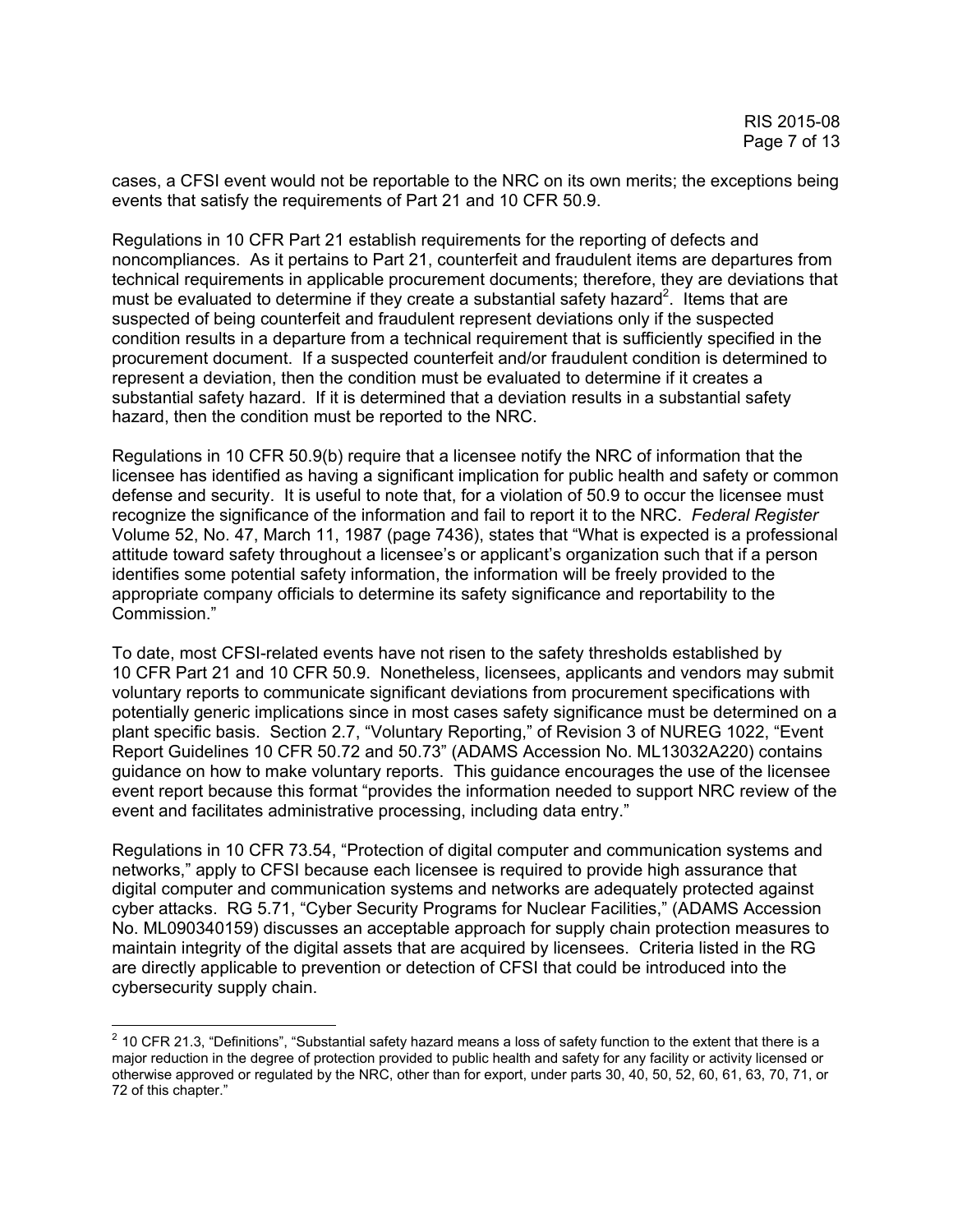#### *Non-Power Research and Test Reactors (RTRs)*

The NRC provides guidance to RTRs in Regulatory Guide (RG) 2.5, "Quality Assurance Program Requirements for Research and Test Reactors," Revision 1, June 2011 (ADAMS Accession No. ML093520099). RG 2.5 endorses ANSI/ANS-15.8-1995 (reaffirmed in September 2005), "Quality Assurance Program Requirements for Research Reactors. Although the guidance in ANSI/ANS-15.8-1995 is not as detailed as the guidance found in this RIS for power reactors, RTRs may still find the information in this RIS useful for the handling of CFSI.

## **NUCLEAR MATERIALS**

Nuclear materials include uses of nuclear materials in medical, industrial, and academic settings and facilities that produce nuclear fuel.

Regulations in 10 CFR 21.21, "Notification of failure to comply or existence of a defect and its evaluation," contain the requirements for evaluating and reporting deviations and failures to comply associated with substantial safety hazards. Counterfeit and fraudulent items installed as basic components in nuclear facilities or used as basic components in activities regulated by the NRC could create a substantial safety hazard by not performing their intended safety function when needed. In accordance with 10 CFR Part 21, reporting a defective basic component (i.e., the counterfeit or fraudulent part) would be required by the licensee if an evaluation determines that the deviation could create a substantial safety hazard.

## *Sealed Sources and Devices*

Regulations in 10 CFR Part 32, "Specific Domestic Licenses To Manufacturer Or Transfer Certain Items Containing Byproduct Material," contain requirements for manufacturers or initial distributors of sealed sources or devices containing sealed sources. The NRC reviews the design and construction of SSDs containing byproduct material to make a determination that the product meets quality and safety standards required by 10 CFR 32.210, "Registration of product information," for acceptability for licensing purposes. The registration, as conducted by the NRC, consists of issuance of a registration certificate that (a) confirms that the SSD design meets the regulatory requirements of 10 CFR 32.210 and (b) lists the provisions of use for the product. As stated in NRC SSD registration certificates, holders of those certificates must adhere to the commitments made in their applications for SSDs. As part of a request for the registration of a sealed source or a device, an applicant for a registration certificate must include sufficient information about its quality control program to provide reasonable assurance that the radiation safety properties for the source or device will be maintained as designed and registered to protect health and minimize danger to life and property during the manufacturing process. Certificate holders should remain vigilant and maintain effective quality assurance programs to reduce the potential for introduction of fraudulently misrepresented parts into their supply chains.

As a reminder to users of SSDs licensed under 10 CFR 30.32, "Application for specific licenses," only those entities that are specifically licensed by the NRC or an Agreement State by license condition may provide maintenance, repair, and other services for devices or sources containing byproduct material. No changes can be made to devices or sources containing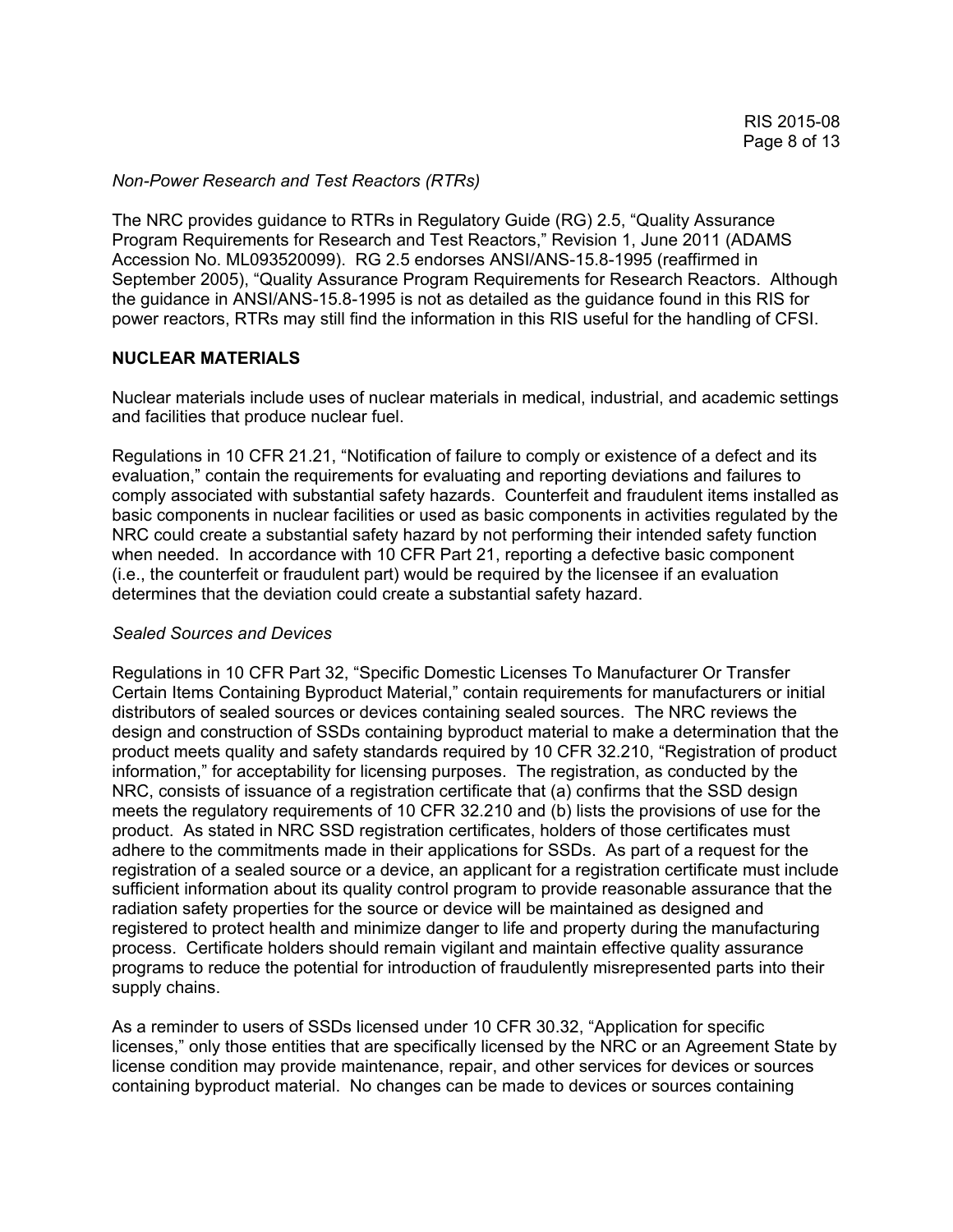byproduct material that would affect the commitments made in the SSD registration without the prior approval of the proper regulatory authority.

## *Fuel Cycle Facilities*

Fuel cycle facilities (FCFs) include conversion and deconversion facilities subject to 10 CFR Part 40, "Domestic Licensing of Source Material," and enrichment and fuel-fabrication facilities subject to 10 CFR Part 70, "Domestic Licensing of Special Nuclear Materials," and 10 CFR Part 76, "Certification of Gaseous Diffusion Plants."

Regulations in 10 CFR 70.23, "Requirements for the approval of applications," apply to CFSI because they require the applicant to demonstrate to the Commission that its proposed equipment and facilities are adequate to protect health and minimize danger to life or property. Measures established by the applicant to satisfy 10 CFR 70.23 may aid in the prevention and detection of counterfeit and fraudulent equipment which could otherwise lead to a failure that could affect public health and safety.

Regulations in 10 CFR 70.39, "Specific licenses for the manufacture or initial transfer of calibration or reference sources," contain requirements for calibration of reference sources, including requirements to perform tests on sources containing plutonium. Tests such as these may provide results that call into question the quality of a source and could potentially indicate CFSI.

QA programs directly apply to the identification and disposition of CFSI. Fuel cycle facilities are subject to quality-assurance requirements in 10 CFR 70.62(d), "Management measures"; 10 CFR 76.93, "Quality assurance"; Appendix B to 10 CFR Part 50; and other license conditions made either voluntarily or as a result of an NRC Order. Specifically, applicants and licensees for a uranium-enrichment and fuel-fabrication facility under 10 CFR Part 70 are required to establish and maintain a safety program that demonstrates compliance with 10 CFR 70.61, "Performance requirements." The safety program includes management measures which are functions performed by the licensee to ensure that items relied on for safety are available and reliable to perform their functions when needed. Management measures such as maintenance, incident investigations, and other quality-assurance elements (which include elements such as inspections and tests) can be useful in identifying suspect items through evaluation of item quality before use, performance during use, and investigation of failures.

Further, fuel cycle facilities licensed under 10 CFR Parts 40, 70 and 76 implement elements of corrective action programs which may be applied to the identification, assessment, prevention, and resolution of CFSI issues at these facilities. Chapter 11 of NUREG 1520, "Standard Review Plan for the Review of a License Application for a Fuel Cycle Facility," Revision 1, and Chapter 15 of NUREG 1718, "Standard Review Plan for the Review of an Application for a Mixed Oxide (MOX) Fuel Fabrication Facility," provide guidance to applicants and licensees on the use of corrective actions as part of their management measures and/or quality assurance programs. Fuel cycle facility licensees may voluntarily implement corrective action programs that meet Regulatory Guide (RG) 3.75, "Corrective Action Programs for Fuel Cycle Facilities" (ADAMS Accession No. ML14139A321). Regulatory Guide 3.75 describes the programmatic elements of a corrective action program for fuel cycle facilities that the NRC considers acceptable for applying Section 2.3.2.a of the NRC Enforcement Policy.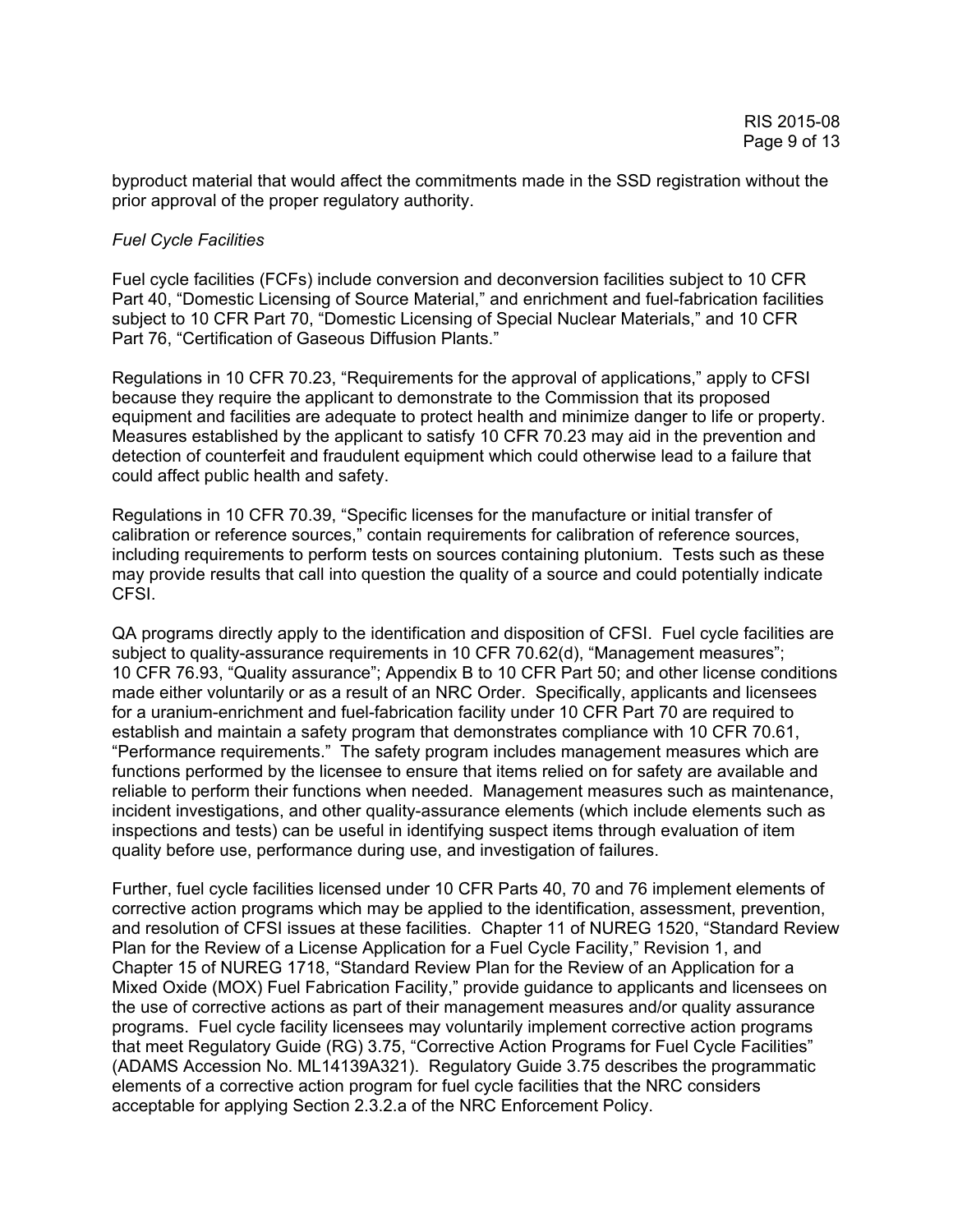Applicants and licensees for the receipt, possession, and use of source and byproduct material under 10 CFR Part 40 do not have specific requirements related to quality assurance; however, certain facilities have conditions incorporated in their licensing basis to comply with the safety program requirements in 10 CFR Part 70. Certificate holders under 10 CFR Part 76 are required to comply with the quality-assurance criteria of ASME NQA-1-1989, "Quality Assurance Program Requirements for Nuclear Facilities," which contains elements that are analogous to the criteria in Appendix B to 10 CFR Part 50. Applicants and licensees for a plutonium-processing and fuel-fabrication facility under 10 CFR Part 70 are required to comply with the requirements of Appendix B to 10 CFR Part 50 for quality assurance. Activities performed under Appendix B to 10 CFR Part 50 include inspections, tests, procurement document control, and control of purchased material and equipment. These and other elements of Appendix B can provide evidence of potential counterfeit or fraudulent items through identification of poor or reduced quality, increased failure frequency, and inadequate documentation of material sourcing and item manufacture.

Reporting requirements in 10 CFR Parts 30, 40, 70, and 76 may also provide indication of CFSI by identifying increased failure frequency and inadequate performance of items that may be associated with CFSI in the supply chain. Fuel cycle facility applicants, licensees, and certificate holders should remain aware of the correlation between existing regulatory requirements and opportunities to prevent the introduction of CFSI into, or to aid in the detection and removal of CFSI from, their facilities and activities.

# **RADIOACTIVE WASTE**

Radioactive waste includes transportation, storage, and disposal of nuclear materials and waste, storage and transportation of spent nuclear fuel, and decommissioning of nuclear facilities.

Applicants and licensees for the packaging and transportation of radioactive material are required to establish and maintain programs and procedures that ensure public safety and demonstrate compliance with the regulatory requirements of 10 CFR Part 71, "Packaging and Transportation of Radioactive Material." These regulatory requirements include management measures, packaging content, packaging evaluations, quality assurance, and transport conditional requirements.

These applicants and licensees are required to submit information about and maintain a quality assurance program that meets the requirements of Subpart H, "Quality Assurance," of 10 CFR Part 71. Subpart H provides measures such as 10 CFR 71.115, "Control of purchased material, equipment, and services"; 10 CFR 71.117, "Identification and control of materials, parts, and components"; and 10 CFR 71.131, "Nonconforming materials, parts, or components." These measures are analogous to criteria in Appendix B to 10 CFR Part 50.

Applicants, licensees, and certificate holders for the licensing of the independent storage of spent nuclear fuel, high-level waste, and reactor-related greater than Class C (GTCC) waste are required to establish and maintain programs and procedures to ensure public safety and demonstrate compliance with the regulatory requirements of 10 CFR Part 72, "Licensing Requirements for the Independent Storage of Spent Nuclear Fuel, High-Level Radioactive Waste, and Reactor-Related Greater Than Class C Waste." These regulatory requirements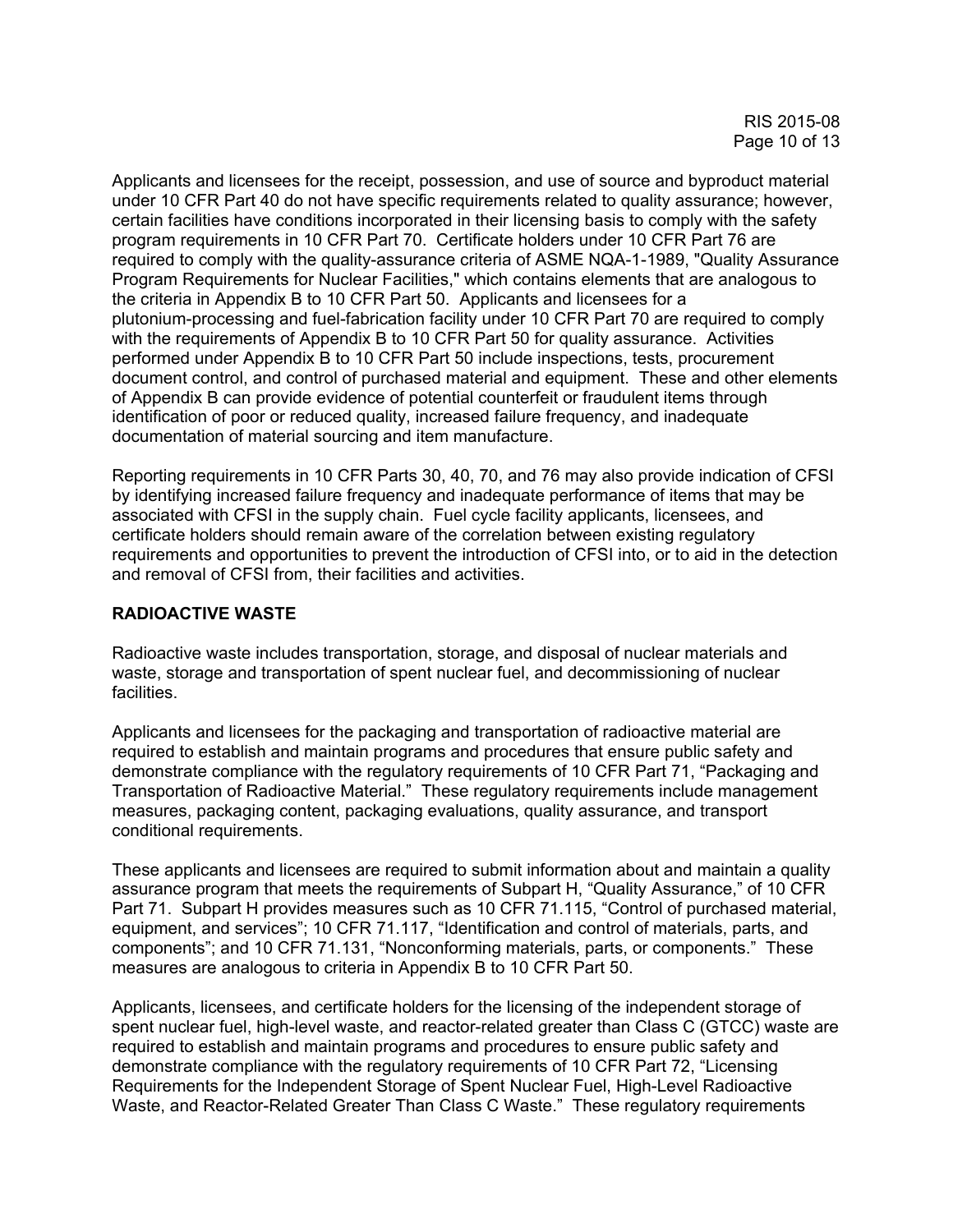include management measures, requirements, procedures, and criteria for the issuance of licenses to receive, transfer, and possess power-reactor spent fuel, power-reactor-related GTCC waste, and other radioactive materials associated with spent fuel storage in an independent spent fuel storage installation (ISFSI). The regulations in this part also establish requirements, procedures, and criteria for the issuance of Certificates of Compliance approving spent fuel storage cask designs.

Applicants, licensees, and certificate holders are required to submit information about a quality-assurance program that meets the requirements of Subpart G, "Quality Assurance," to 10 CFR Part 72. Subpart G includes measures such as those of 10 CFR 72.154, "Control of Purchased Material, Equipment, and Services"; 10 CFR 71.156, "Identification and control of materials, parts, and components"; and 10 CFR 72.170, "Nonconforming Materials, Parts, or Components." Again, these measures are analogous to criteria in Appendix B to 10 CFR Part 50.

The program elements of 10 CFR Part 71 and Part 72 discussed in this section, in conjunction with 10 CFR Part 21, provide the regulatory framework to prevent the use of suspect items. The NRC also conducts inspections of the licensees' quality assurance program to verify compliance.

# **BACKFITTING AND ISSUE FINALITY DISCUSSION**

This RIS discusses NRC regulations relevant to CFSI within the scope of NRC's regulatory jurisdiction.

This RIS does not set forth any new or changed NRC requirement, or new or changed guidance or position on compliance with any existing NRC regulatory requirement. The RIS does not require any action by any addressee, nor does this RIS request or suggest that any addressee submit information to the NRC which is not already required to be submitted by existing NRC requirements (e.g., Part 21). For these reasons, this RIS does not represent backfitting as defined in 10 CFR 50.109(a)(1), 10 CFR 70.76, 10 CFR 72.62, 10 CFR 76.76, and is not otherwise inconsistent with any issue finality provision in 10 CFR Part 52. Therefore, the NRC did not prepare a backfit analysis for this RIS or further address the issue finality criteria in Part 52.

# *FEDERAL REGISTER* **NOTIFICATION**

The NRC published a notice of opportunity for public comment on this RIS in the *Federal Register (*79 FR 59521) on October 2, 2014. The agency received comments from eight commenters. The staff considered all comments, which resulted in minor clarifications to the RIS. The evaluation of these comments and the resulting changes to the RIS are discussed in a publicly available memorandum which is in ADAMS under Accession No. ML15008A192.

# **CONGRESSIONAL REVIEW ACT**

This RIS is not a rule as defined in the Congressional Review Act (5 U.S.C. §§ 801-808).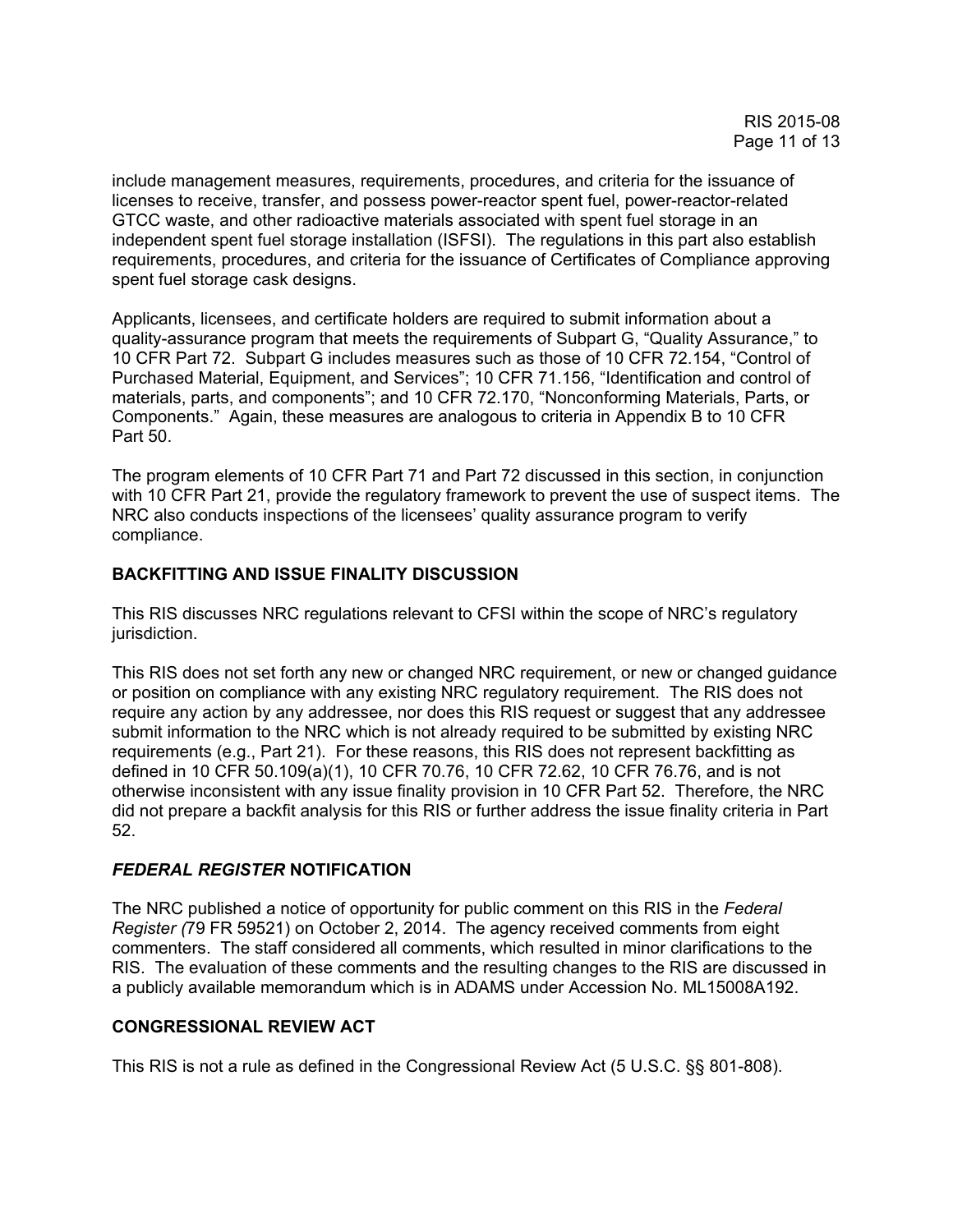## **RELATED GENERIC COMMUNICATIONS AND OTHER NRC DOCUMENTS**

GL 84-01, "NRC Use of the Terms. 'Important to Safety' and 'Safety Related' (Generic Letter 84-01)" (ADAMS Accession No. ML031150515).

GL 89-02, "Actions to Improve the Detection of Counterfeit and Fraudulently Marketed Products" (Agencywide Documents Access and Management System (ADAMS) Accession No. ML031140060).

GL 91-05, "Licensee Commercial-Grade Procurement and Dedication Programs" (ADAMS Accession No. ML031140508).

IN 2008-04, "Counterfeit Parts Supplied to Nuclear Power Plants" (ADAMS Accession No. ML093620098).

IN 2012-22, "Counterfeit, Fraudulent, Suspect Item (CFSI) Training Offerings" (ADAMS Accession No. ML12137A248).

IN 2013-02, "Issues Potentially Affecting Nuclear Facility Fire Safety" (ADAMS Accession No. ML122840031).

IN 2013-15, "Willful Misconduct/Record Falsification and Nuclear Safety Culture" (ADAMS Accession No. ML13142A437).

NUREG 1022, "Event Report Guidelines" (ADAMS Accession No. ML13032A220).

NUREG/BR-0240, "Reporting Safety Concerns To the NRC," (ADAMS Accession No. ML12146A003).

Regulatory Guide 1.28, "Quality Assurance Program Criteria (Design and Construction)," Revision 4, June 2010 (ADAMS Accession No. ML100160003).

Regulatory Guide 1.33, "Quality Assurance Program Requirements (Operation)," Revision 3, June 2013 (ADAMS Accession No. ML13109A458).

Regulatory Guide 2.5, "Quality Assurance Program Requirements for Research and Test Reactors," Revision 1, June 2011, (ADAMS Accession No. ML093520099).

Regulatory Guide 3.75, "Corrective Action Programs for Fuel Cycle Facilities," June 2014 (ADAMS Accession No. ML14139A321).

SECY-94-277, "Acceptance of Products Purchased for Use in Nuclear Power Plant Structures, Systems, and Components," (ADAMS Accession No. ML14268A013).

# **PAPERWORK REDUCTION ACT STATEMENT**

This RIS does not contain new or amended information collection requirements that are subject to the Paperwork Reduction Act of 1995 (44 U.S.C. 3501 et seq.). Existing requirements were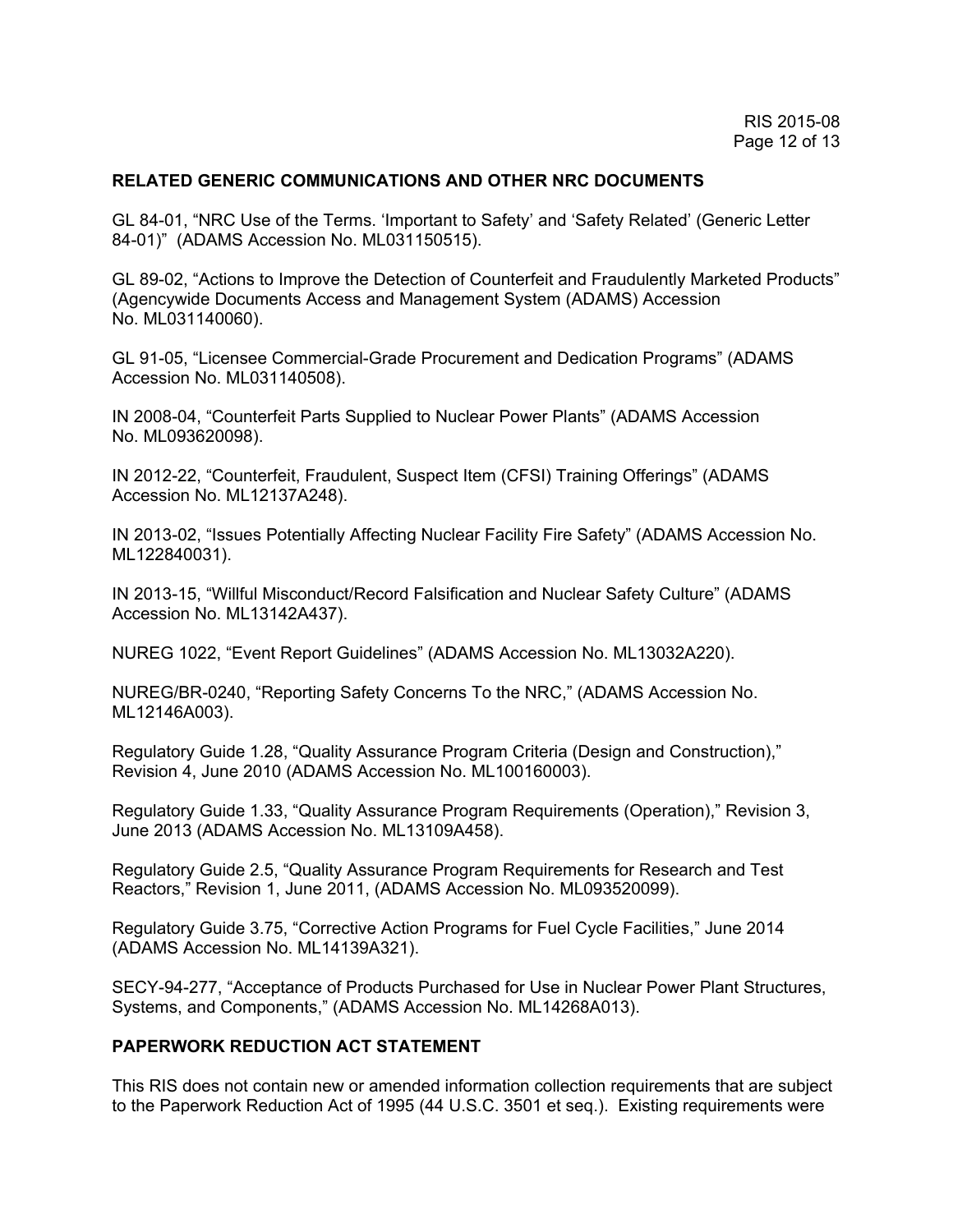approved by the Office of Management and Budget, approval numbers 3150-0035, 3150-0017, 3150-0001, 3150-0020, 3150-0011, 3150-0009, 3150-0008, 3150-0132, and 3150-0002.

## **PUBLIC PROTECTION NOTIFICATION**

The NRC may not conduct or sponsor, and a person is not required to respond to, an information collection unless the requesting document displays a currently valid OMB control number.

## **CONTACT**

Please direct any questions about this matter to the technical contacts listed below.

 */RA/ /RA/* 

Michael C. Cheok, Director Lawrence E. Kokajko, Director Division of Construction Inspection **Division of Policy and Rulemaking** and Operational Program **Contract Contract Contract Contract Contract Contract Contract Contract Contract Contract Contract Contract Contract Contract Contract Contract Contract Contract Contract Contract Contract Contract** Office of New Reactors

 */RA/ /RA/* 

Josephine M. Piccone, Director **Barry C. Westreich, Director** Division of Material Safety, State, Tribal Cyber Security Directorate and Rulemaking Programs **Contact Contact Contact Contact Contact Contact Contact Contact Contact Contact Contact Contact Contact Contact Contact Contact Contact Contact Contact Contact Contact Contact Contact Contact Conta** Office of Nuclear Material Safety **and Incident Response** and Safeguards

Technical Contacts: Daniel Pasquale, NRO/DCIP/IGCB (301) 415-2498 E-mail: Daniel.Pasquale@nrc.gov

> James Gaslevic, NRO/DCIP/IGCB (301) 415-2776 E-mail: James.Gaslevic@nrc.gov

Note: NRC generic communications may be found on the NRC public Web site, http://www.nrc.gov, under NRC Library/Document Collections.